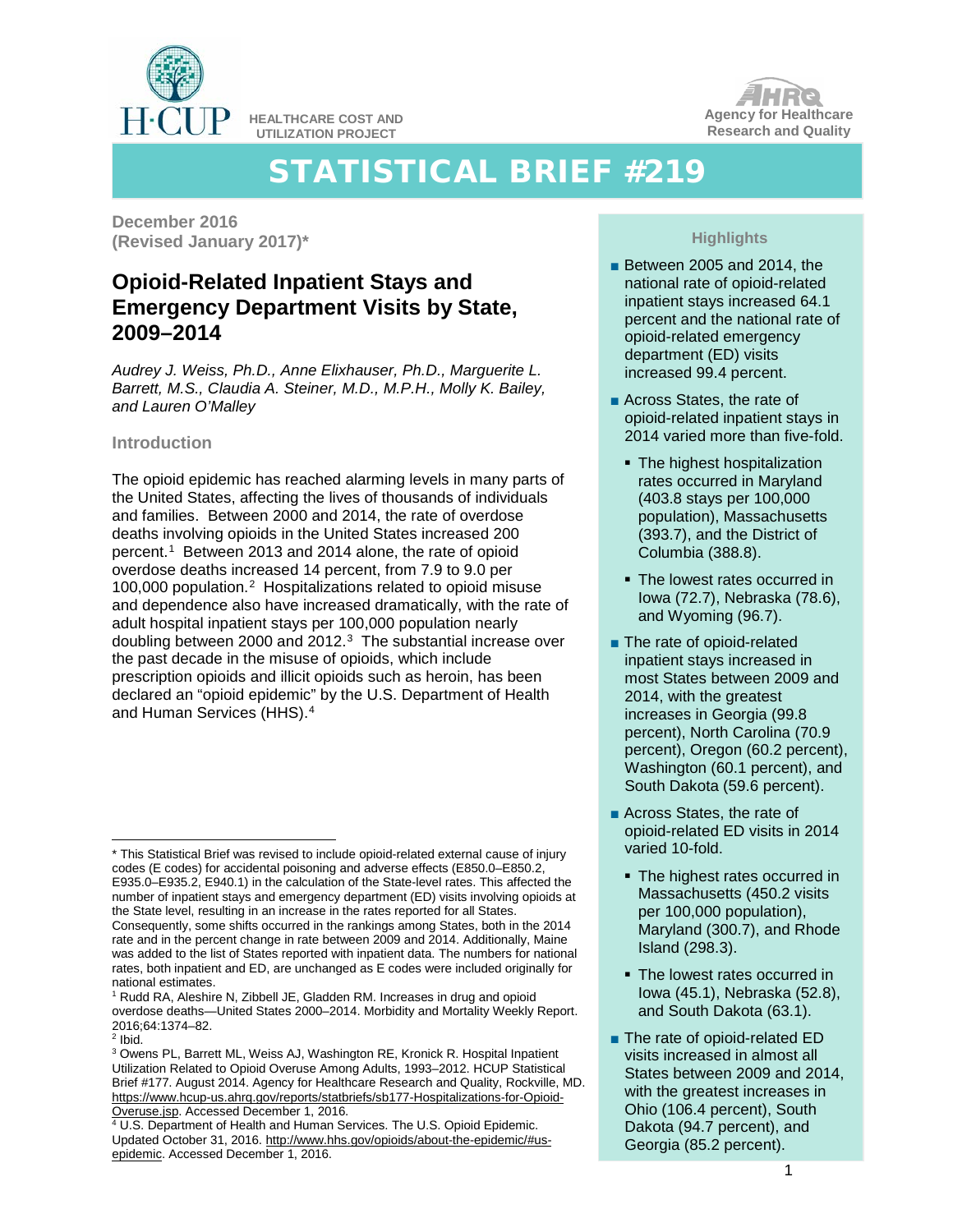In March 2015, HHS launched its Opioid Initiative to help reverse the increasing trend in opioid misuse, use disorder, and overdoses, and to support State efforts to address the opioid crisis.<sup>5</sup> In response to HHS initiatives, in December 2016 the Agency for Healthcare Research and Quality released statistics on opioid-related hospital use by State in the interactive, online tool for the Healthcare Cost and Utilization Project (HCUP), HCUP Fast Stats.[6](#page-1-1) 

This HCUP Statistical Brief presents data from HCUP Fast Stats on the national rate of opioid-related hospital inpatient stays and emergency department (ED) visits from 2005 to 2014. Rates for more than 40 individual States and the District of Columbia are provided for 2014 along with changes in rates for the 6-year period from 2009 to 2014. Identification of opioid-related stays and visits is based on all-listed diagnoses and includes events associated with prescription opioids or illicit opioids such as heroin. Differences greater than 10 percent between estimates are noted in the text.

<span id="page-1-0"></span> <sup>5</sup> U.S. Department of Health and Human Services. Opioid Abuse in the U.S. and HHS Actions to Address Opioid-Drug Related Overdoses and Deaths. March 26, 2015[. https://aspe.hhs.gov/basic-report/opioid-abuse-us-and-hhs-actions-address-opioid-drug](https://aspe.hhs.gov/basic-report/opioid-abuse-us-and-hhs-actions-address-opioid-drug-related-overdoses-and-deaths)[related-overdoses-and-deaths.](https://aspe.hhs.gov/basic-report/opioid-abuse-us-and-hhs-actions-address-opioid-drug-related-overdoses-and-deaths) Accessed December 1, 2016.

<span id="page-1-1"></span><sup>&</sup>lt;sup>6</sup> Agency for Healthcare Research and Quality. HCUP Fast Stats Web site, Opioid-Related Hospital Use path. <u>http://www.hcup-</u> [us.ahrq.gov/faststats/landing.jsp.](http://www.hcup-us.ahrq.gov/faststats/landing.jsp) Accessed January 26, 2017.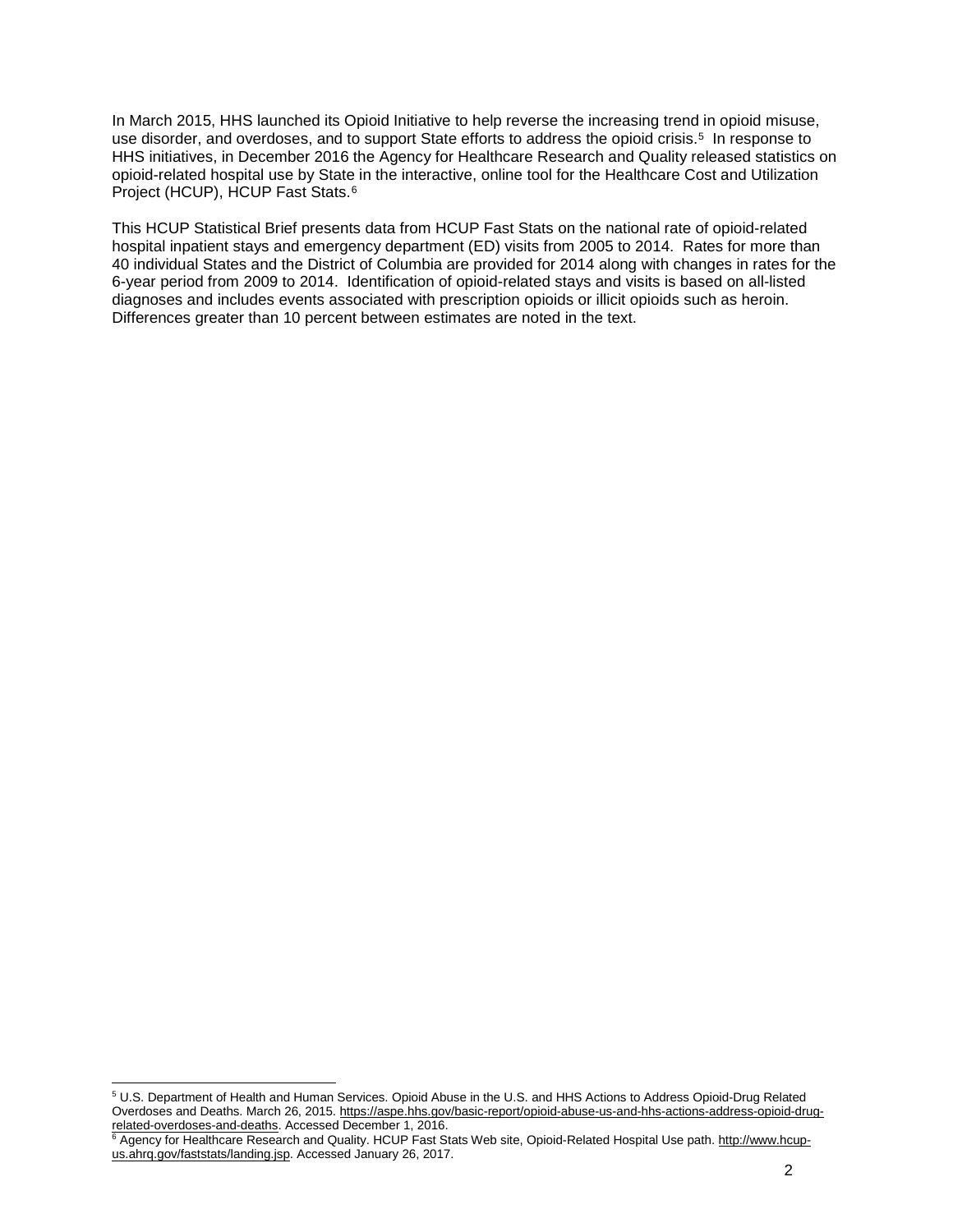# **Findings**

#### *National rate of opioid-related inpatient stays and ED visits, 2005–2014*

Figure 1 presents the national rate per 100,000 population of opioid-related inpatient stays and ED visits from 2005 through 2014.





#### Abbreviation: ED, emergency department

Source: Agency for Healthcare Research and Quality (AHRQ), Center for Delivery, Organization, and Markets, Healthcare Cost and Utilization Project (HCUP), HCUP Fast Stats, Opioid-Related Hospital Use [\(http://www.hcup-us.ahrq.gov/faststats/landing.jsp\)](http://www.hcup-us.ahrq.gov/faststats/landing.jsp) based on the HCUP National (Nationwide) Inpatient Sample (NIS) and the HCUP Nationwide Emergency Department Sample (NEDS)

#### **Overall, the population rate of opioid-related inpatient stays was higher than the rate of opioidrelated ED visits.**

Between 2005 and 2014, the population rate of opioid-related inpatient stays ranged from approximately 25 to 90 percent higher than the population rate of opioid-related ED visits.

#### ■ **The rate of increase for opioid-related ED visits was greater than that for opioid-related inpatient stays.**

Between 2005 and 2014, the rate of opioid-related inpatient stays increased 64.1 percent, from 136.8 per 100,000 population in 2005 to 224.6 per 100,000 population in 2014. This represented a 5.7 percent average annual growth rate. During this same time period, the rate of opioid-related ED visits increased 99.4 percent, from 89.1 per 100,000 population in 2005 to 177.7 per 100,000 population in 2014. This represented an 8.0 percent average annual growth rate.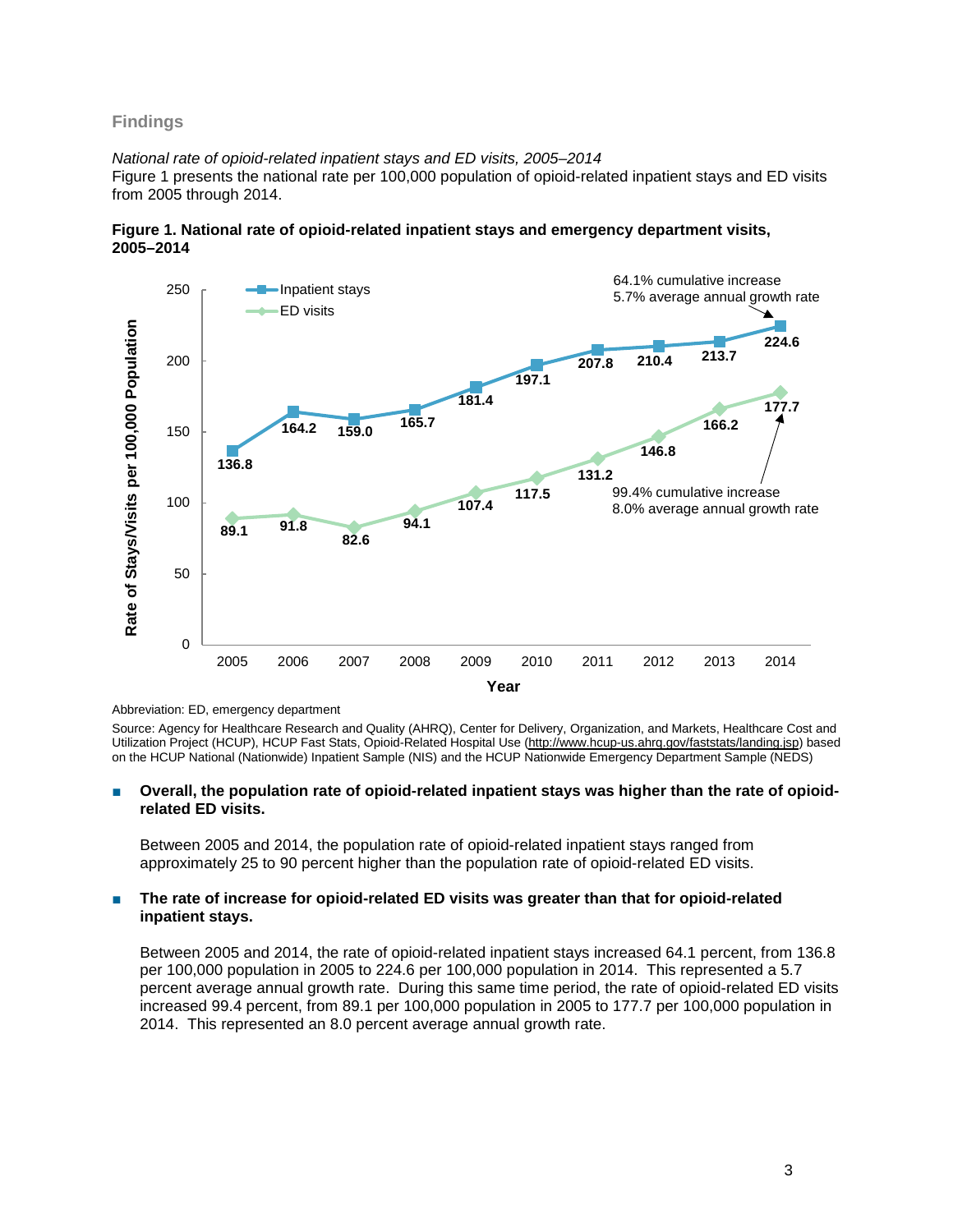#### *State rates of opioid-related inpatient stays, 2014*

Figure 2 presents the rate per 100,000 population of opioid-related inpatient stays among 44 States and the District of Columbia that provided data in 2014. States are ordered according to their rate of opioidrelated stays.





Source: Agency for Healthcare Research and Quality (AHRQ), Center for Delivery, Organization, and Markets, Healthcare Cost and Utilization Project (HCUP), HCUP Fast Stats, Opioid-Related Hospital Use [\(http://www.hcup-us.ahrq.gov/faststats/landing.jsp\)](http://www.hcup-us.ahrq.gov/faststats/landing.jsp) based on the HCUP National Inpatient Sample (NIS) and the HCUP State Inpatient Databases (SID)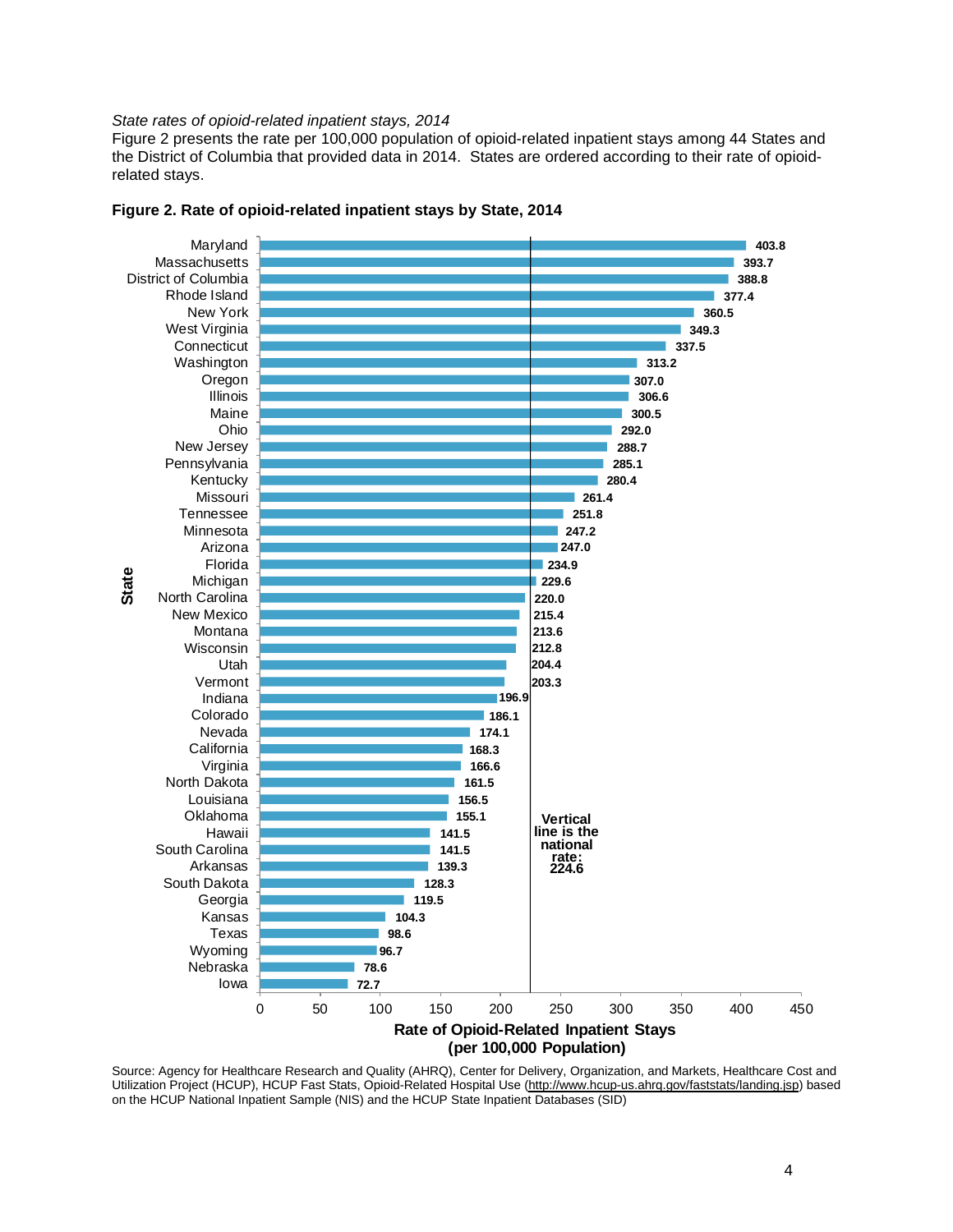# ■ **The rate of opioid-related inpatient stays varied by a factor of 5.6 across 44 States and the District of Columbia in 2014.**

In 2014, the highest rate of opioid-related inpatient stays was in Maryland (403.8 stays per 100,000 population), which was 5.6 times higher than the lowest rate in Iowa (72.7). Following Maryland, the next highest rates of opioid-related inpatient stays were in Massachusetts (393.7), the District of Columbia (388.8), Rhode Island (377.4), and New York (360.5).

The next lowest rates of opioid-related inpatient stays above Iowa were in Nebraska (78.6), Wyoming (96.7), Texas (98.6), and Kansas (104.3).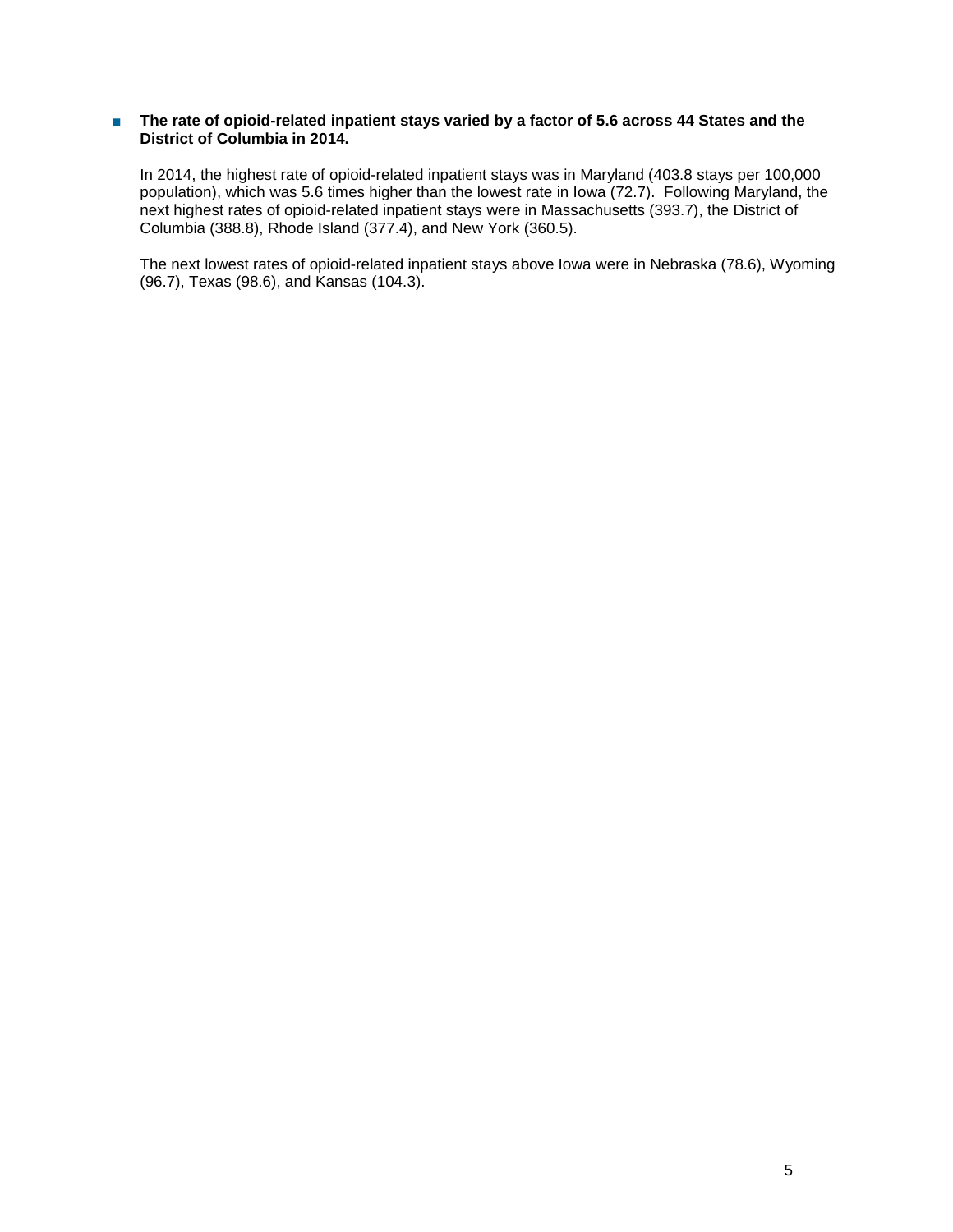Figure 3 illustrates the percent change in the population rate of opioid-related inpatient stays from 2009 to 2014 among 43 States with data available in both years. States are ordered according to the percent change in their rate of opioid-related stays over the 6-year time period.



**Figure 3. Cumulative percent change in the rate of opioid-related inpatient stays by State, 2009–2014**

**Percent Change in the Rate of Opioid-Related Inpatient Stays (per 100,000 Population)**

Note: Percent change could not be calculated for North Dakota or the District of Columbia because data were not available in 2009. Source: Agency for Healthcare Research and Quality (AHRQ), Center for Delivery, Organization, and Markets, Healthcare Cost and Utilization Project (HCUP), HCUP Fast Stats, Opioid-Related Hospital Use [\(http://www.hcup-us.ahrq.gov/faststats/landing.jsp\)](http://www.hcup-us.ahrq.gov/faststats/landing.jsp) based on the HCUP National (Nationwide) Inpatient Sample (NIS) and the HCUP State Inpatient Databases (SID)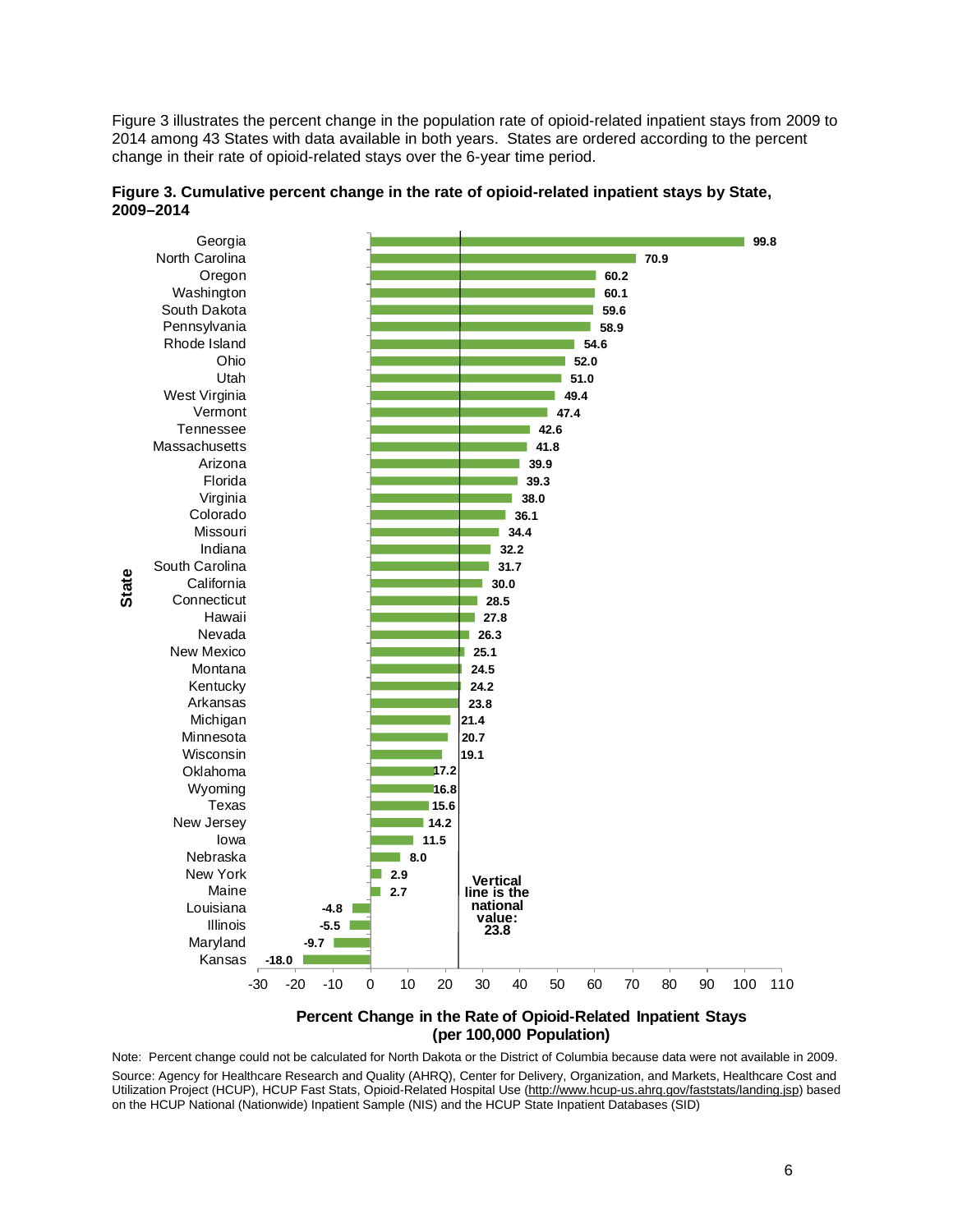#### ■ **Most States had an increase in the rate of opioid-related inpatient stays between 2009 and 2014, with Georgia having the largest increase at 99.8 percent.**

The vast majority of States (36 of 43 States) had an increase of at least 10 percent in the populationbased rate of opioid-related inpatient stays between 2009 and 2014. The largest increases occurred in Georgia (99.8 percent increase), North Carolina (70.9 percent increase), Oregon (60.2 percent increase), Washington (60.1 percent increase), and South Dakota (59.6 percent increase).

Six States had a relatively stable rate of opioid-related inpatient stays, with a 6-year change in rate (increase or decrease) of less than 10 percent: Nebraska, New York, Maine, Louisiana, Illinois, and Maryland. In 2014, New York, Illinois, and Maryland were among the top 10 States in rate of opioidrelated inpatient stays, as shown in Figure 2.

Only one State, Kansas, showed a substantial decrease in the rate of opioid-related hospital inpatient stays (18.0 percent decrease). In 2014, Kansas was among the States with the lowest rate of opioidrelated inpatient stays (104.3 stays per 100,000 population, as shown in Figure 2).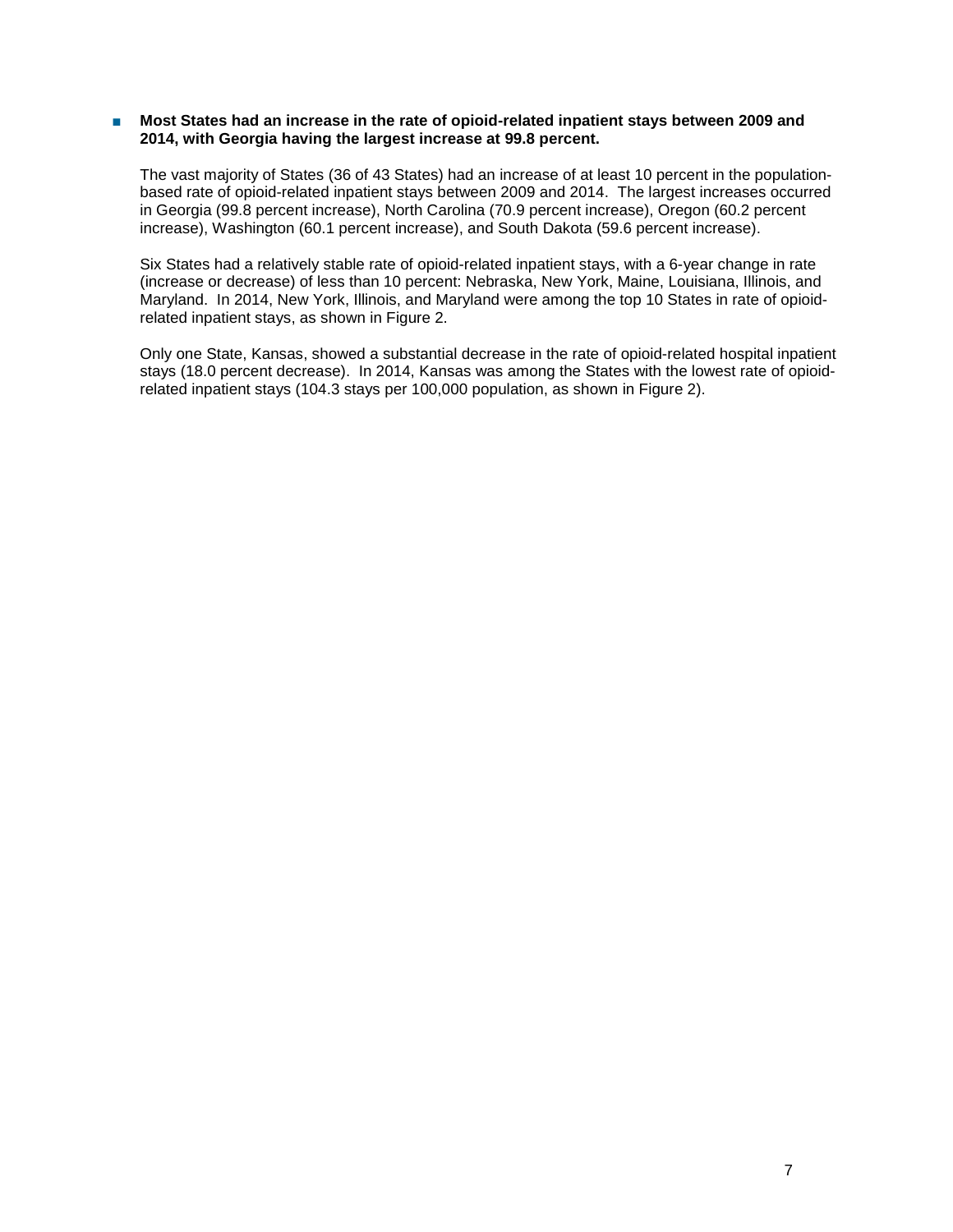#### *State rates of opioid-related ED visits, 2014*

Figure 4 presents the rate per 100,000 population of opioid-related ED visits among 30 States that provided data in 2014. States are ordered according to their rate of opioid-related ED visits.



**Figure 4. Rate of opioid-related emergency department visits by State, 2014**

Abbreviation: ED, emergency department

Source: Agency for Healthcare Research and Quality (AHRQ), Center for Delivery, Organization, and Markets, Healthcare Cost and Utilization Project (HCUP), HCUP Fast Stats, Opioid-Related Hospital Use [\(http://www.hcup-us.ahrq.gov/faststats/landing.jsp\)](http://www.hcup-us.ahrq.gov/faststats/landing.jsp) based on the HCUP Nationwide Emergency Department Sample (NEDS) and the HCUP State Emergency Department Databases (SEDD)

#### The rate of opioid-related ED visits varied 10-fold across 30 States in 2014.

In 2014, the highest rate of opioid-related ED visits was in Massachusetts (450.2 visits per 100,000 population), which was approximately 10 times higher than the lowest rate in Iowa (45.1). Following Massachusetts, the next highest rates of opioid-related ED visits were in Maryland (300.7), Rhode Island (298.3), Ohio (287.9), and Connecticut (254.6).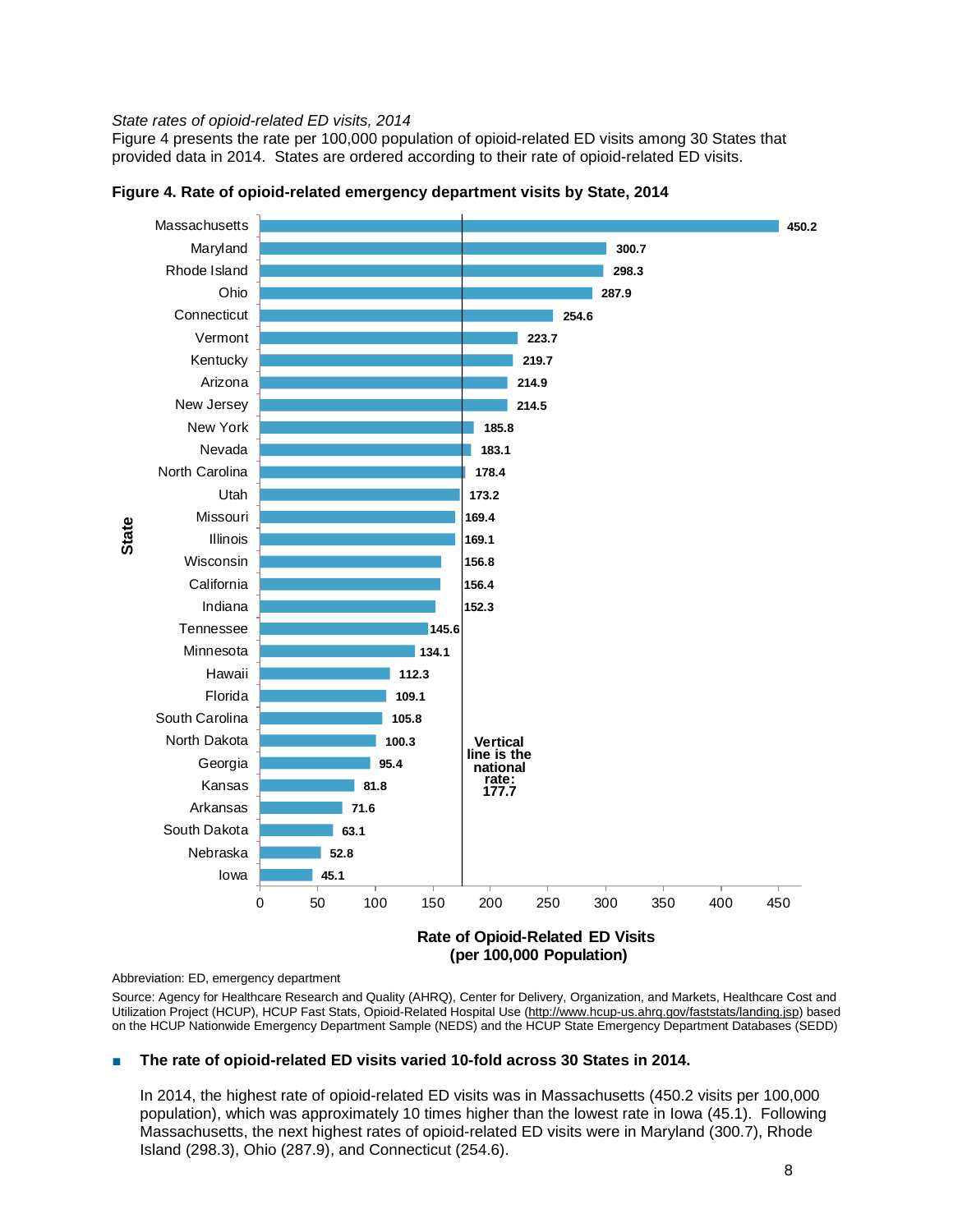The next lowest rates above Iowa were in Nebraska (52.8), South Dakota (63.1), Arkansas (71.6), and Kansas (81.8).

States with the highest opioid-related rate for inpatient stays also tended to have the highest opioidrelated rate for ED visits: there was a strong, positive correlation (0.85) between States' opioid-related population rates for inpatient stays and ED visits.

Figure 5 illustrates the percent change in the population rate of opioid-related ED visits from 2009 to 2014 among 27 States with data available in both years. States are ordered according to the percent change in their rate of opioid-related ED visits over the 6-year time period.





**(per 100,000 Population)**

Abbreviation: ED, emergency department

Notes: Percent change could not be calculated for three States (Arkansas, Nevada, North Dakota) because rates were not available in 2009.

Source: Agency for Healthcare Research and Quality (AHRQ), Center for Delivery, Organization, and Markets, Healthcare Cost and Utilization Project (HCUP), HCUP Fast Stats, Opioid-Related Hospital Use [\(http://www.hcup-us.ahrq.gov/faststats/landing.jsp\)](http://www.hcup-us.ahrq.gov/faststats/landing.jsp) based on the HCUP Nationwide Emergency Department Sample (NEDS) and the HCUP State Emergency Department Databases (SEDD)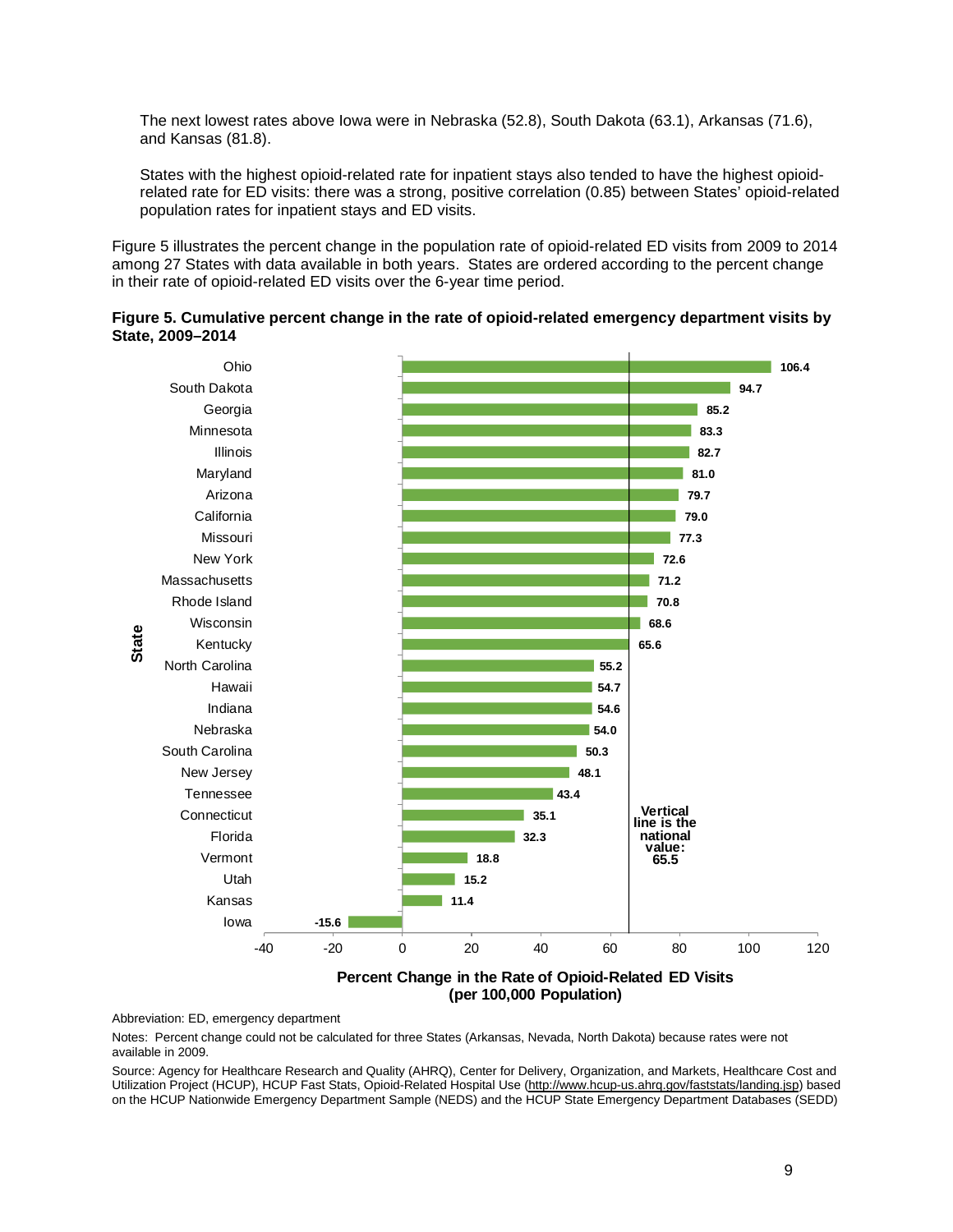# ■ Almost all States had an increase in the rate of opioid-related ED visits between 2009 and **2014, with Ohio having the largest increase at 106.4 percent.**

Almost all States (26 of 27 States) had an increase of at least 10 percent in the population rate of opioid-related ED visits between 2009 and 2014. The highest rate increases occurred in Ohio (106.4 percent increase), South Dakota (94.7 percent increase), and Georgia (85.2 percent increase).

Only one State, Iowa, showed a substantial decrease in the rate of opioid-related ED visits (15.6 percent decrease). Iowa also had the lowest rate of opioid-related ED visits (45.1 visits per 100,000 population, as shown in Figure 4).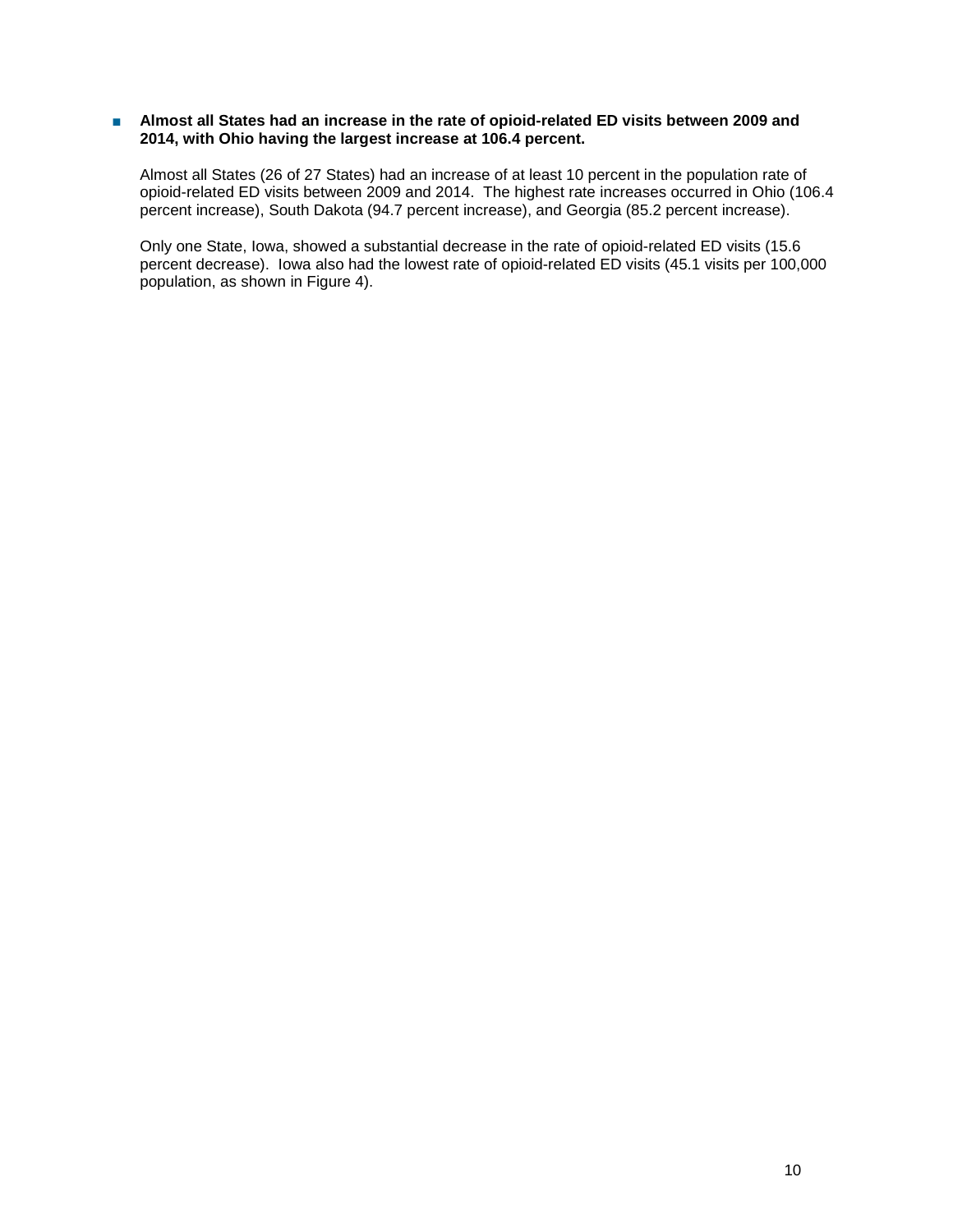# **Data Source**

The estimates in this Statistical Brief are based upon data from the Healthcare Cost and Utilization Project (HCUP) 2005–2014 National (Nationwide) Inpatient Sample (NIS), 2005–2014 Nationwide Emergency Department Sample (NEDS), 2009–2014 State Inpatient Databases (SID), and 2009– 2014 State Emergency Department Databases (SEDD). The statistics were generated from HCUP Fast Stats, a free, online tool that provides users with easy access to the latest HCUP-based statistics for health information topics, including opioid-related hospital use.<sup>[7](#page-10-0)</sup>

Inpatient statistics from HCUP Fast Stats were available for the following 43 individual States and the District of Columbia in 2009 and 2014: Arizona, Arkansas, California, Colorado, Connecticut, District of Columbia (2014 only), Florida, Georgia, Hawaii, Illinois, Indiana, Iowa, Kansas, Kentucky, Louisiana, Maryland, Massachusetts, Michigan, Minnesota, Missouri, Montana, Nebraska, Nevada, New Jersey, New Mexico, New York, North Carolina, North Dakota (2014 only), Ohio, Oklahoma, Oregon, Pennsylvania, Rhode Island, South Carolina, South Dakota, Tennessee, Texas, Utah, Vermont, Virginia, Washington, West Virginia, Wisconsin, and Wyoming.

Emergency department (ED) statistics from HCUP Fast Stats were available for the following 30 individual States in 2009 and 2014: Arizona, Arkansas (2014 only), California, Connecticut, Florida, Georgia, Hawaii, Illinois, Indiana, Iowa, Kansas, Kentucky, Maryland, Massachusetts, Minnesota, Missouri, Nebraska, Nevada (2014 only), New Jersey, New York, North Carolina, North Dakota (2014 only), Ohio, Rhode Island, South Carolina, South Dakota, Tennessee, Utah, Vermont, and Wisconsin.

# **Definitions**

# *Diagnoses and ICD-9-CM*

The *principal diagnosis* is that condition established after study to be chiefly responsible for the patient's admission to the hospital. *Secondary diagnoses* are concomitant conditions that coexist at the time of admission or develop during the stay. *All-listed diagnoses* include the principal diagnosis plus these additional secondary conditions.

ICD-9-CM is the International Classification of Diseases, Ninth Revision, Clinical Modification, which assigns numeric codes to diagnoses. There are approximately 14,000 ICD-9-CM diagnosis codes.

# *Case definition*

Opioid-related hospital use was identified using the following all-listed ICD-9-CM diagnosis codes:

- 304.00–304.02: Opioid type dependence (unspecified; continuous; episodic)
- 304.70–304.72: Combinations of opioid type drug with any other drug dependence (unspecified; continuous; episodic)
- 305.50–305.52: Opioid abuse (unspecified; continuous; episodic)
- 965.00–965.02; 965.09: Poisoning by opium (alkaloids), unspecified; heroin; methadone; other opiates and related narcotics
- 970.1: Poisoning by opiate antagonists
- E850.0–E850.2: Accidental poisoning by heroin; methadone; other opiates and related narcotics
- E935.0–E935.2: Heroin, methadone, other opiates and related narcotics causing adverse effects in therapeutic use
- E940.1: Opiate antagonists causing adverse effects in therapeutic use

It should be noted that ICD-9-CM diagnosis codes related to opioid dependence or abuse "in remission" were not used to identify opioid-related hospital use because remission does not indicate active use of opioids. Potential changes in the use of ICD-9-CM codes identifying opioid use cannot be isolated in these analyses.

<span id="page-10-0"></span> <sup>7</sup> Agency for Healthcare Research and Quality. HCUP Fast Stats Web site, Opioid-Related Hospital Use path. [http://www.hcup](http://www.hcup-us.ahrq.gov/faststats/landing.jsp)[us.ahrq.gov/faststats/landing.jsp.](http://www.hcup-us.ahrq.gov/faststats/landing.jsp) Accessed January 26, 2017.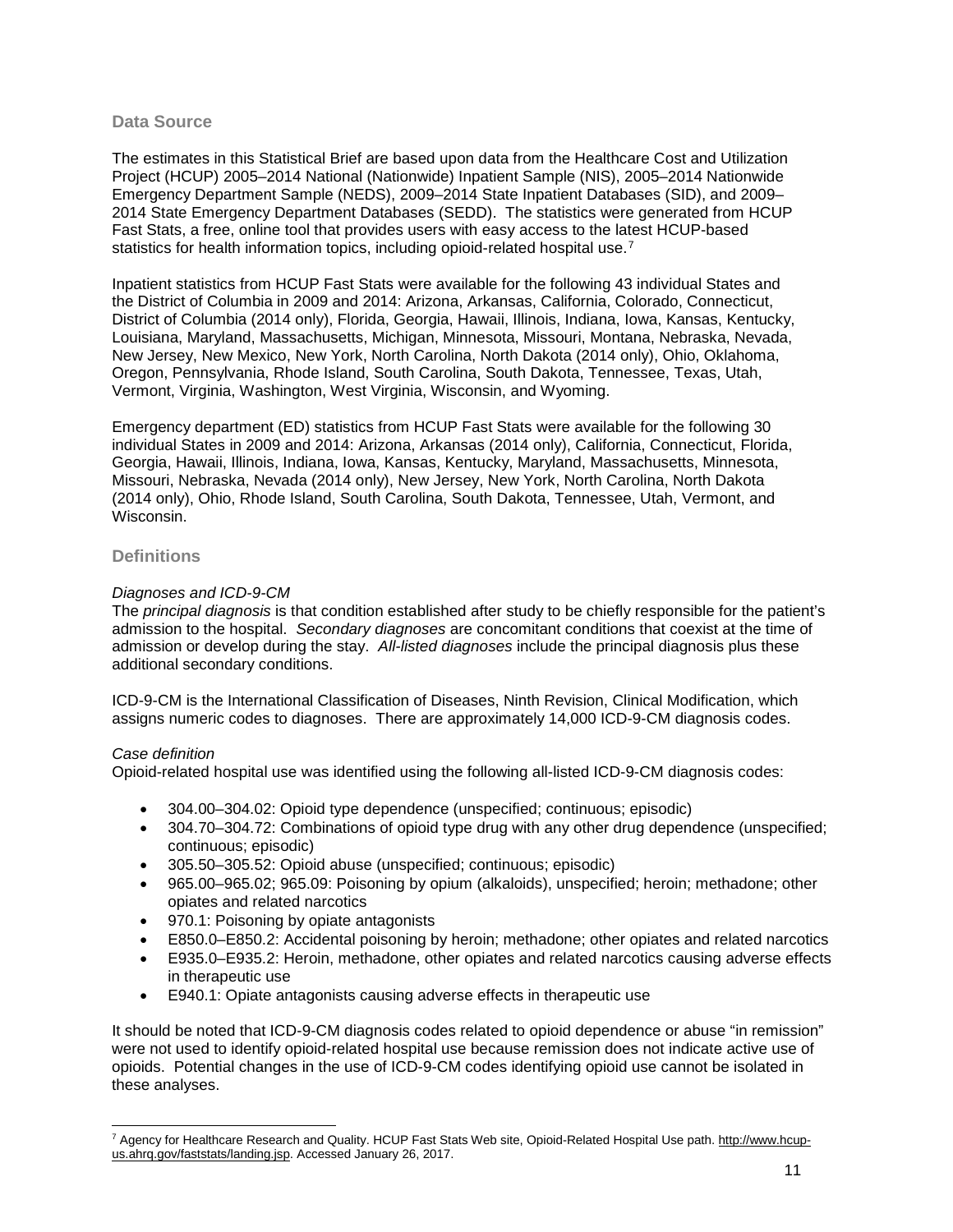# *Types of hospitals included in the HCUP National (Nationwide) Inpatient Sample*

The National (Nationwide) Inpatient Sample (NIS) is based on data from community hospitals, which are defined as short-term, non-Federal, general, and other hospitals, excluding hospital units of other institutions (e.g., prisons). The NIS includes obstetrics and gynecology, otolaryngology, orthopedic, cancer, pediatric, public, and academic medical hospitals. Excluded are long-term care facilities such as rehabilitation, psychiatric, and alcoholism and chemical dependency hospitals. Beginning in 2012, longterm acute care hospitals are also excluded. However, if a patient received long-term care, rehabilitation, or treatment for a psychiatric or chemical dependency condition in a community hospital, the discharge record for that stay will be included in the NIS.

# *Types of hospitals included in the HCUP Nationwide Emergency Department Sample*

The Nationwide Emergency Department Sample (NEDS) is based on data from community hospitals, which are defined as short-term, non-Federal, general, and other hospitals, excluding hospital units of other institutions (e.g., prisons). The NEDS includes specialty, pediatric, public, and academic medical hospitals. Excluded are long-term care facilities such as rehabilitation, psychiatric, and alcoholism and chemical dependency hospitals. Hospitals included in the NEDS have hospital-owned emergency departments (EDs) and no more than 90 percent of their ED visits resulting in admission.

# *Types of hospitals included in HCUP State Inpatient Databases*

This analysis used State Inpatient Databases (SID) limited to data from community hospitals, which are defined as short-term, non-Federal, general, and other hospitals, excluding hospital units of other institutions (e.g., prisons). Community hospitals include obstetrics and gynecology, otolaryngology, orthopedic, cancer, pediatric, public, and academic medical hospitals. Excluded for this analysis are long-term care facilities such as rehabilitation, psychiatric, and alcoholism and chemical dependency hospitals. However, if a patient received long-term care, rehabilitation, or treatment for a psychiatric or chemical dependency condition in a community hospital, the discharge record for that stay was included in the analysis.

# *Types of hospitals included in HCUP State Emergency Department Databases*

This analysis used State Emergency Department Databases (SEDD) limited to data from community hospitals with a hospital-owned emergency department. Community hospitals are defined as short-term, non-Federal, general, and other hospitals, excluding hospital units of other institutions (e.g., prisons). Community hospitals include specialty, pediatric, public, and academic medical hospitals. Excluded for this analysis are long-term care facilities such as rehabilitation, psychiatric, and alcoholism and chemical dependency hospitals.

# *Unit of analysis*

The unit of analysis for inpatient data is the hospital discharge (i.e., the hospital stay), not a person or patient. This means that a person who is admitted to the hospital multiple times in 1 year will be counted each time as a separate discharge from the hospital. Inpatient stays include those admitted through the emergency department (ED).

The unit of analysis for ED data is the ED visit, not a person or patient. This means that a person who is seen in the ED multiple times in 1 year will be counted each time as a separate visit in the ED. ED visits exclude those for patients admitted to the hospital, including patients transferred to other hospitals.

# *Average annual percent change*

Average annual percent change (i.e., growth rate) was calculated using the following formula:

Average annual percent change = 
$$
\left[ \left( \frac{\text{End value}}{\text{Beginning value}} \right)^{\frac{1}{\text{change in years}}} -1 \right] \times 100
$$

# **About HCUP**

The Healthcare Cost and Utilization Project (HCUP, pronounced "H-Cup") is a family of health care databases and related software tools and products developed through a Federal-State-Industry partnership and sponsored by the Agency for Healthcare Research and Quality (AHRQ). HCUP databases bring together the data collection efforts of State data organizations, hospital associations, and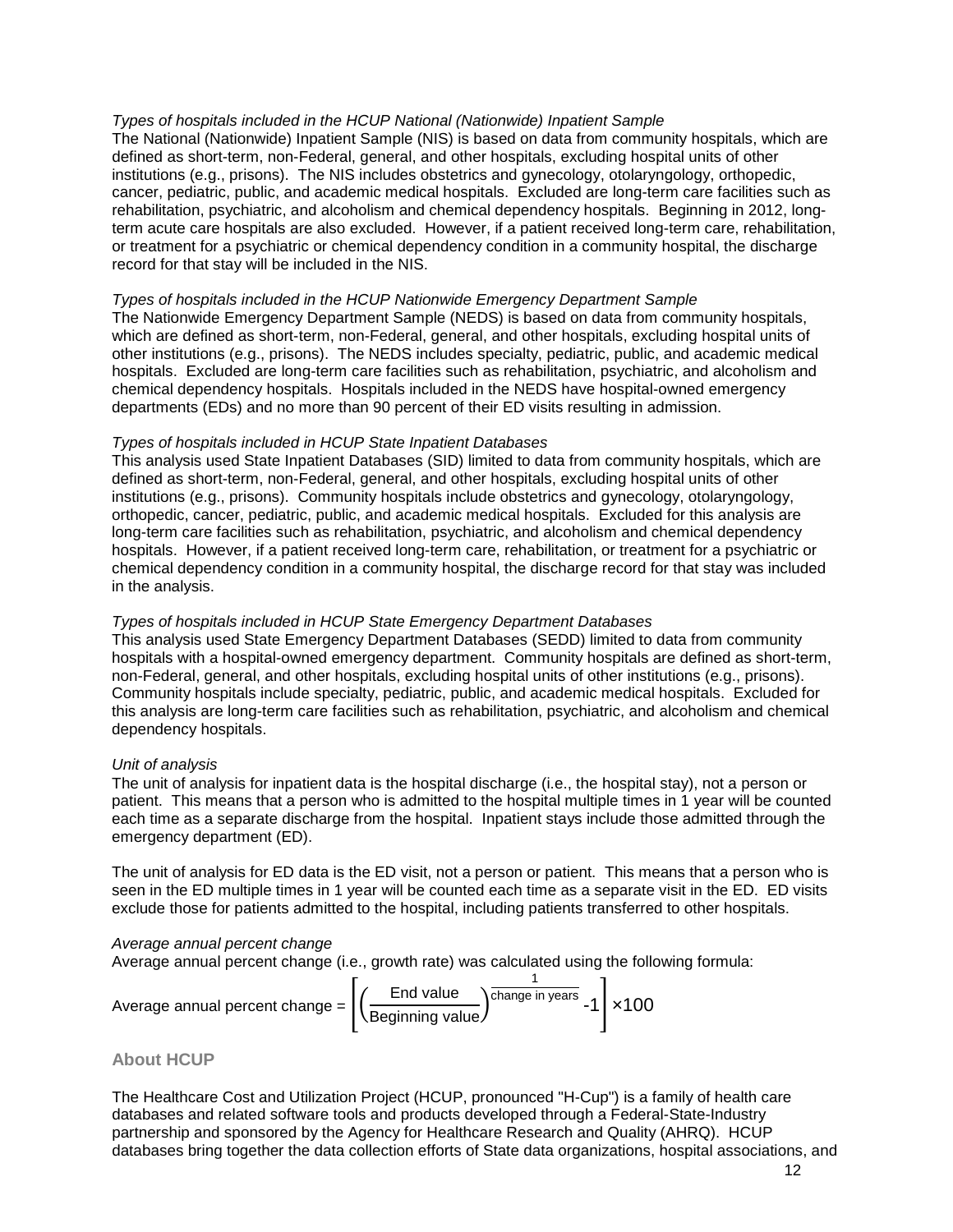private data organizations (HCUP Partners) and the Federal government to create a national information resource of encounter-level health care data. HCUP includes the largest collection of longitudinal hospital care data in the United States, with all-payer, encounter-level information beginning in 1988. These databases enable research on a broad range of health policy issues, including cost and quality of health services, medical practice patterns, access to health care programs, and outcomes of treatments at the national, State, and local market levels.

HCUP would not be possible without the contributions of the following data collection Partners from across the United States:

**Alaska** State Hospital and Nursing Home Association **Arizona** Department of Health Services **Arkansas** Department of Health **California** Office of Statewide Health Planning and Development **Colorado** Hospital Association **Connecticut** Hospital Association **District of Columbia** Hospital Association **Florida** Agency for Health Care Administration **Georgia** Hospital Association **Hawaii** Health Information Corporation **Illinois** Department of Public Health **Indiana** Hospital Association **Iowa** Hospital Association **Kansas** Hospital Association **Kentucky** Cabinet for Health and Family Services **Louisiana** Department of Health and Hospitals **Maine** Health Data Organization **Maryland** Health Services Cost Review Commission **Massachusetts** Center for Health Information and Analysis **Michigan** Health & Hospital Association **Minnesota** Hospital Association **Mississippi** Department of Health **Missouri** Hospital Industry Data Institute **Montana** MHA - An Association of Montana Health Care Providers **Nebraska** Hospital Association **Nevada** Department of Health and Human Services **New Hampshire** Department of Health & Human Services **New Jersey** Department of Health **New Mexico** Department of Health **New York** State Department of Health **North Carolina** Department of Health and Human Services **North Dakota** (data provided by the Minnesota Hospital Association) **Ohio** Hospital Association **Oklahoma** State Department of Health **Oregon** Association of Hospitals and Health Systems **Oregon** Office of Health Analytics **Pennsylvania** Health Care Cost Containment Council **Rhode Island** Department of Health **South Carolina** Revenue and Fiscal Affairs Office **South Dakota** Association of Healthcare Organizations **Tennessee** Hospital Association **Texas** Department of State Health Services **Utah** Department of Health **Vermont** Association of Hospitals and Health Systems **Virginia** Health Information **Washington** State Department of Health **West Virginia** Health Care Authority **Wisconsin** Department of Health Services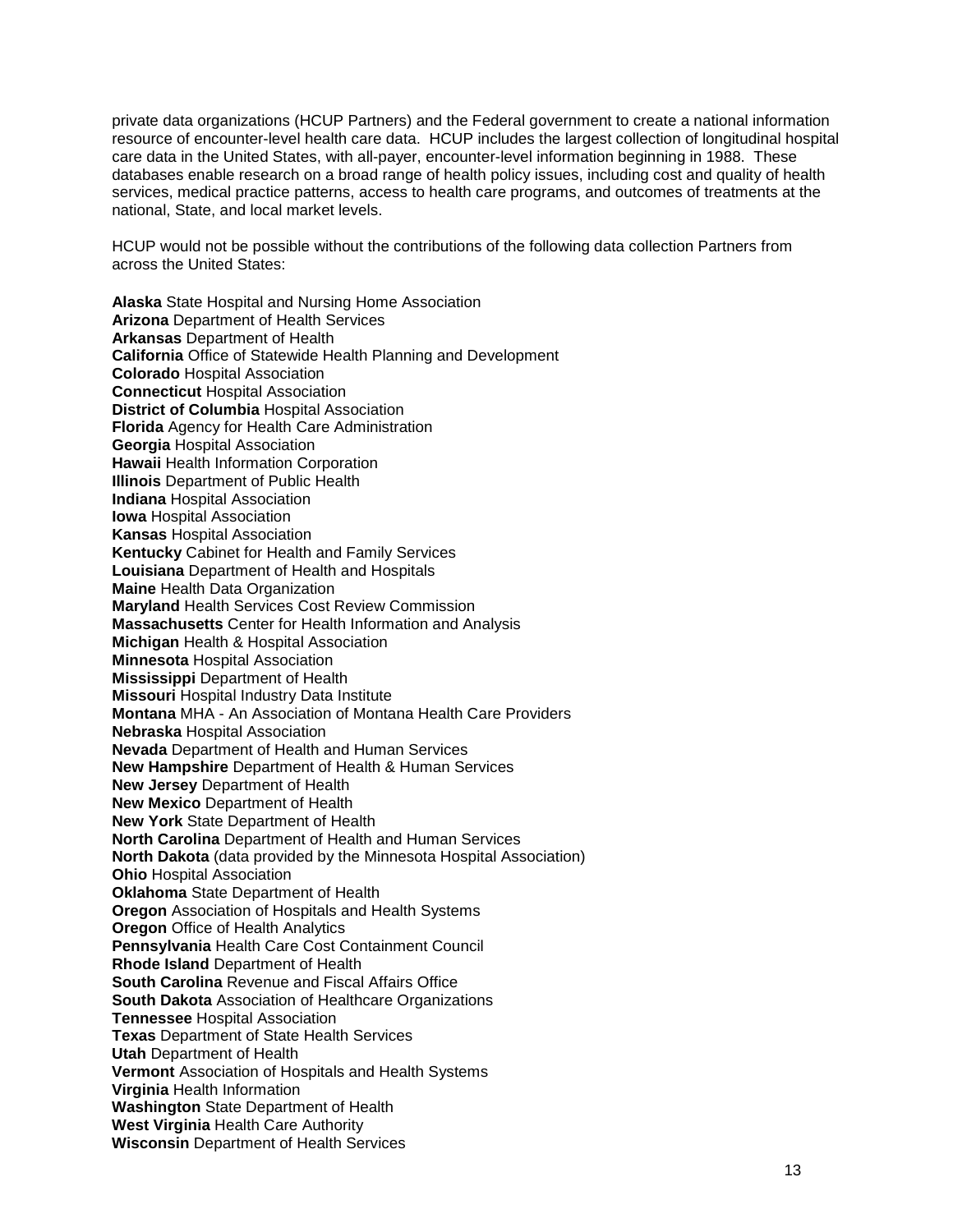# **Wyoming** Hospital Association

# **About Statistical Briefs**

HCUP Statistical Briefs are descriptive summary reports presenting statistics on hospital inpatient, ambulatory surgery, and emergency department use and costs, quality of care, access to care, medical conditions, procedures, patient populations, and other topics. The reports use HCUP administrative health care data.

#### **About the NIS**

The HCUP National (Nationwide) Inpatient Sample (NIS) is a nationwide database of hospital inpatient stays. The NIS is nationally representative of all community hospitals (i.e., short-term, non-Federal, nonrehabilitation hospitals). The NIS includes all payers. It is drawn from a sampling frame that contains hospitals comprising more than 95 percent of all discharges in the United States. The vast size of the NIS allows the study of topics at the national and regional levels for specific subgroups of patients. In addition, NIS data are standardized across years to facilitate ease of use. Over time, the sampling frame for the NIS has changed; thus, the number of States contributing to the NIS varies from year to year. The NIS is intended for national estimates only; no State-level estimates can be produced.

The 2012 NIS was redesigned to optimize national estimates. The redesign incorporates two critical changes:

- Revisions to the sample design—starting with 2012, the NIS is now a *sample of discharge records from all HCUP-participating hospitals*, rather than a sample of hospitals from which all discharges were retained (as is the case for NIS years before 2012).
- Revisions to how hospitals are defined—the NIS now uses the *definition of hospitals and discharges supplied by the statewide data organizations* that contribute to HCUP, rather than the definitions used by the American Hospital Association (AHA) Annual Survey of Hospitals.

The new sampling strategy is expected to result in more precise estimates than those that resulted from the previous NIS design by reducing sampling error: for many estimates, confidence intervals under the new design are about half the length of confidence intervals under the previous design. The change in sample design for 2012 makes it necessary to recalculate prior years' NIS data to enable analyses of trends that use the same definitions of discharges and hospitals.

# **About the NEDS**

The HCUP Nationwide Emergency Department Database (NEDS) is a unique and powerful database that yields national estimates of emergency department (ED) visits. The NEDS was constructed using records from both the HCUP State Emergency Department Databases (SEDD) and the State Inpatient Databases (SID). The SEDD capture information on ED visits that do not result in an admission (i.e., treat-andrelease visits and transfers to another hospital); the SID contain information on patients initially seen in the emergency department and then admitted to the same hospital. The NEDS was created to enable analyses of ED utilization patterns and support public health professionals, administrators, policymakers, and clinicians in their decisionmaking regarding this critical source of care. The NEDS is produced annually beginning in 2006. Over time, the sampling frame for the NEDS has changed; thus, the number of States contributing to the NEDS varies from year to year. The NEDS is intended for national estimates only; no State-level estimates can be produced.

# **About the SID**

The HCUP State Inpatient Databases (SID) are hospital inpatient databases from data organizations participating in HCUP. The SID contain the universe of the inpatient discharge abstracts in the participating HCUP States, translated into a uniform format to facilitate multistate comparisons and analyses. Together, the SID encompass more than 95 percent of all U.S. community hospital discharges. The SID can be used to investigate questions unique to one State, to compare data from two or more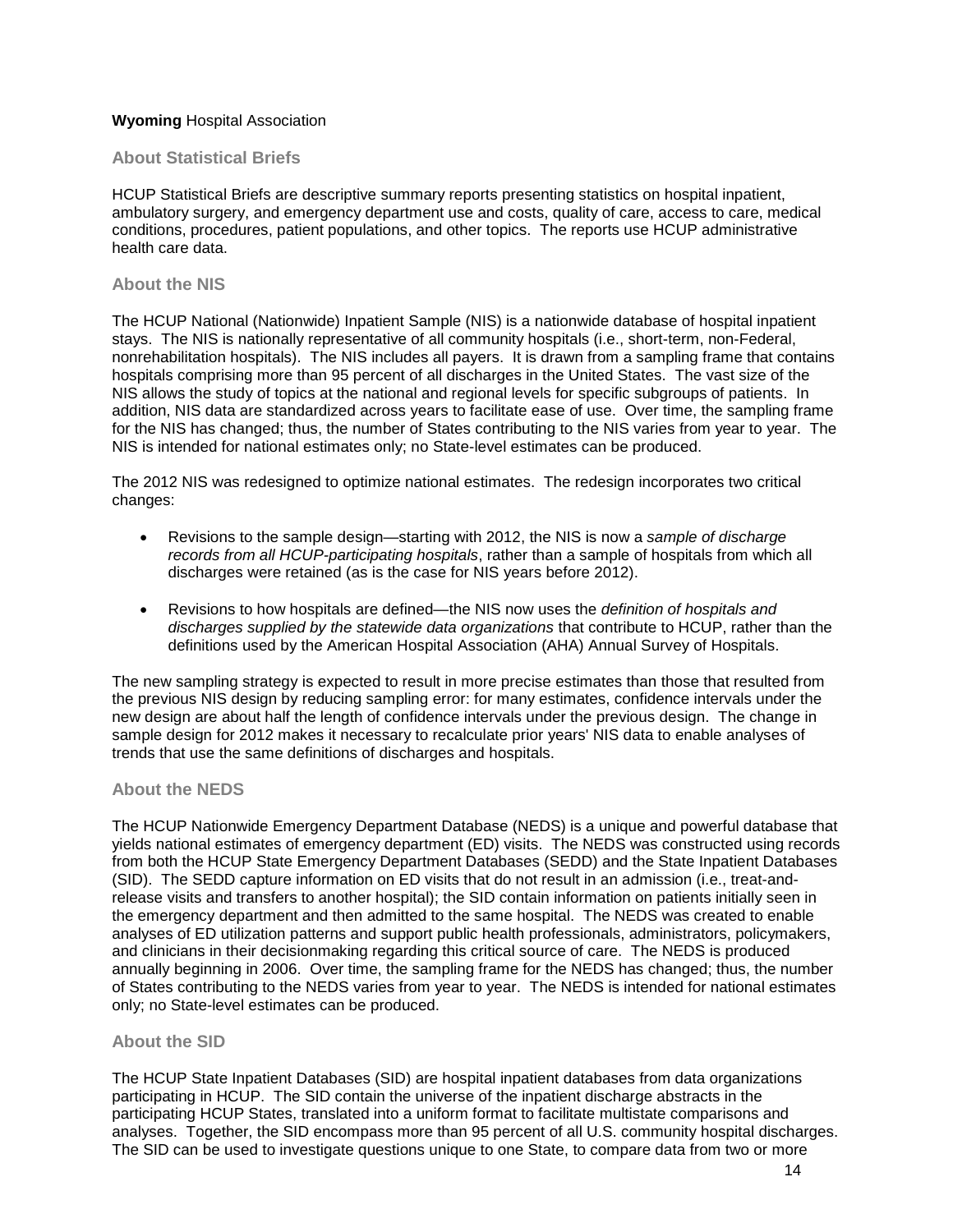States, to conduct market-area variation analyses, and to identify State-specific trends in inpatient care utilization, access, charges, and outcomes.

# **About the SEDD**

The HCUP State Emergency Department Databases (SEDD) include information from hospital-owned emergency departments (EDs) from data organizations participating in HCUP, translated into a uniform format to facilitate multistate comparisons and analyses. The SEDD capture information on ED visits that do not result in an admission to the same hospital (i.e., patients who are treated in the ED and then discharged, transferred to another hospital, left against medical advice, or died). The SEDD contain a core set of clinical and nonclinical information on all patients, including individuals covered by Medicare, Medicaid, or private insurance, as well as those who are uninsured. The SEDD can be used to investigate questions unique to one State, to compare data from two or more States, to conduct marketarea variation analyses, and to identify State-specific trends in injury surveillance, emerging infections, and other conditions treated in the ED.

# **About HCUP Fast Stats**

HCUP Fast Stats is an interactive, online tool that provides easy access to HCUP-based statistics for select State and national health information topics. HCUP Fast Stats uses side-by-side comparisons of visual statistical displays, trend figures, or simple tables to convey complex information at a glance. Topics currently available in HCUP Fast Stats include the Effect of Health Insurance Expansion on Hospital Use by State; National Hospital Utilization and Costs; and Opioid-Related Hospital Use, National and State. HCUP Fast Stats presents statistics using data from HCUP's National (Nationwide) Inpatient Sample (NIS), the Nationwide Emergency Department Sample (NEDS), the State Inpatient Databases (SID), and the State Emergency Department Databases (SEDD).

# **For More Information**

For other information on mental health and substance abuse, including opioids, refer to the HCUP Statistical Briefs located at [http://www.hcup-us.ahrq.gov/reports/statbriefs/sb\\_mhsa.jsp.](http://www.hcup-us.ahrq.gov/reports/statbriefs/sb_mhsa.jsp)

For additional HCUP statistics, visit:

- HCUP Fast Stats at http://www.hcup-us.ahrg.gov/faststats/landing.jsp for easy access to the latest HCUP-based statistics for health information topics
- HCUPnet, HCUP's interactive query system, at <http://hcupnet.ahrq.gov/>

For more information about HCUP, visit [http://www.hcup-us.ahrq.gov/.](http://www.hcup-us.ahrq.gov/)

For a detailed description of HCUP and more information on the design of the National (Nationwide) Inpatient Sample, Nationwide Emergency Department Sample (NEDS), State Inpatient Databases (SID), or State Emergency Department Databases (SEDD), please refer to the following database documentation:

Agency for Healthcare Research and Quality. Overview of the National (Nationwide) Inpatient Sample (NIS). Healthcare Cost and Utilization Project (HCUP). Rockville, MD: Agency for Healthcare Research and Quality. Updated November 2015. [http://www.hcup-us.ahrq.gov/nisoverview.jsp.](http://www.hcup-us.ahrq.gov/nisoverview.jsp) Accessed February 17, 2016.

Agency for Healthcare Research and Quality. Overview of the Nationwide Emergency Department Sample (NEDS). Healthcare Cost and Utilization Project (HCUP). Rockville, MD: Agency for Healthcare Research and Quality. Updated January 2016. [http://www.hcup-us.ahrq.gov/nedsoverview.jsp.](http://www.hcup-us.ahrq.gov/nedsoverview.jsp) Accessed February 17, 2016.

Agency for Healthcare Research and Quality. Overview of the State Inpatient Databases (SID). Healthcare Cost and Utilization Project (HCUP). Rockville, MD: Agency for Healthcare Research and